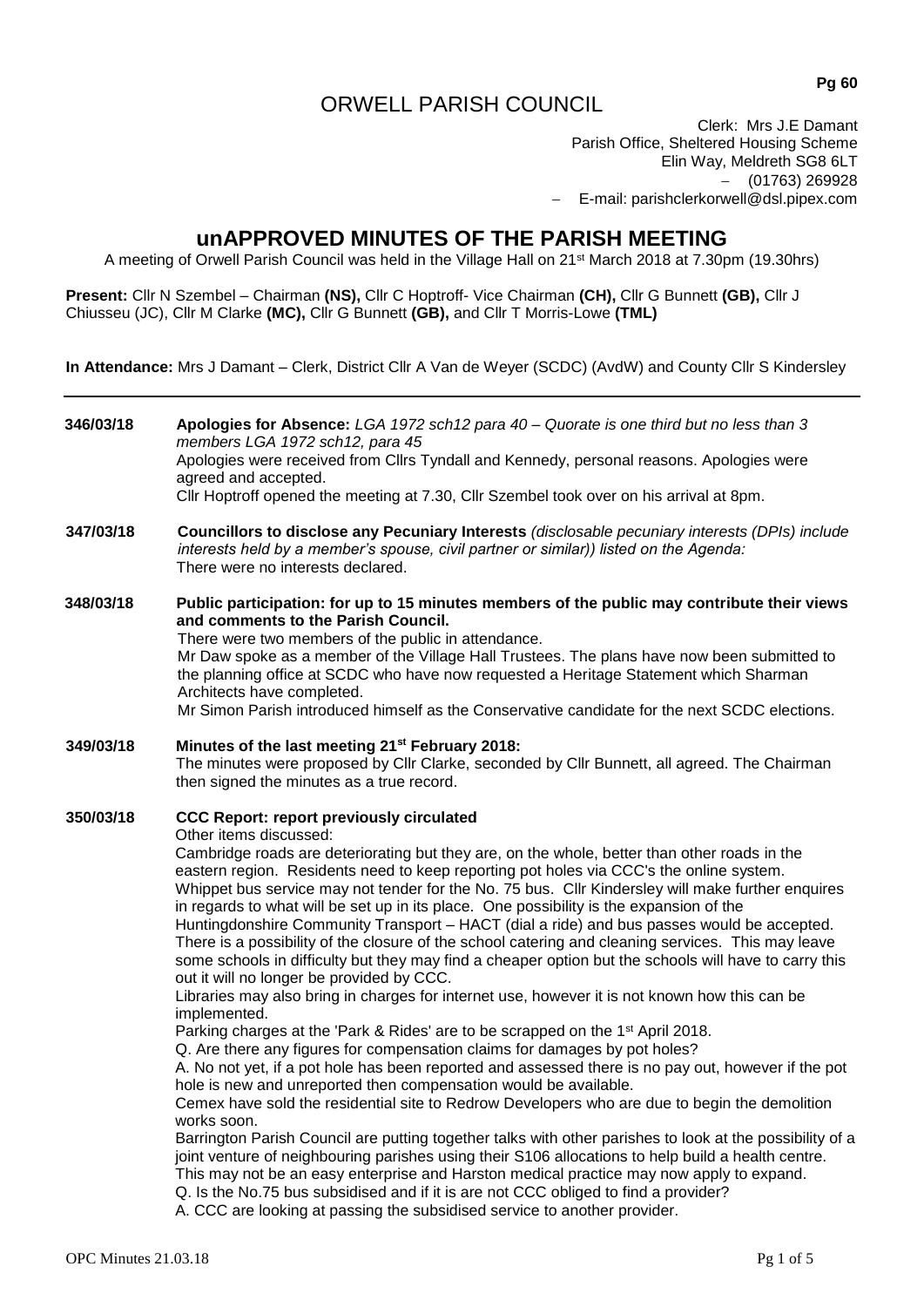Q. Why have the cats eyes been removed from the A603 through Wimpole and why was no notification given?

A.Cllr Kindersley stated that he nor the Highways Officer were informed of this nor why they were removed.

The cables across the road are part of an ongoing exercise with regards to the Oxford and Cambridge rail route being conducted by Highways England. Cllr Kindersley thanked the Parish Council for finding this information out as many people had been asking.

## **351/03/18 SCDC Report:**

There is more work to be carried out on the Local Development Framework (LDF). Foxton village has had a review of the conservation area as some areas had not been included. This is now being carried out for other villages.

The new developers for Cemex are Redrow and they will start the demolition process soon, this will no longer be overseen by Cemex, they have also redone the design which is due to go to planning soon. Cllr Van de Weyer has spoken to the surveyor regarding the stabilising of the Beacon at the Clunch Pit. All digging will be carried out by hand as the area is SSSI. There have been a few issues with contacting Natural England, Cllr Hoptroff will speak to Cllr Van de Weyer as he has other contacts who may be able to assist. **Action: CH**

Q. Will the filling of the Barrington quarry have any effect on the demolition process? A. No the filling of the quarry which is expected to carry on for the next 15 years will not be affected by the demolition and rebuilding of Cemex. The housing by Redrow will not be affected by the Quarry filling.

#### **352/03/18 Planning: NS, MC, CH, DK and ML** *(Town and Country Planning Act 1990 schedule 1, paragraph 8)* **Full planning minutes are available on line or from the Clerk).**  *Planning meeting held on Wednesday 7th March 2018*

**45 & 47 Meadowcroft Way, S/4095/17/OL -** Development of 2 detached houses as part of the SCDC Right to Build Vanguard (subject to an approval, it is expected that the owner of each plot will apply separately for any reserved matters/conditions). The Planning Committee recommend 'Support' with no comments. Proposed by Cllr Clarke, seconded by Cllr Kennedy all agreed.

**Village Hall Drawings:** Councillors have now seen the drawings for the proposed storage extension and agree with the proposed plan and agree that the Village Hall can now submit the drawings to SCDC in the name of the Parish Council, as they own the building.

# *Planning meeting held on Wednesday 21st March – There was no meeting*

**353/03/18 Development Proposal on Hurdleditch Road (next to the primary school)** Cllr Szembel stated that there was no further information at this moment regarding the development at Hurdleditch.

### **354/03/18 CCTV:**

Clerk has a site meeting with Hertfordshire Partnership to look at where the cameras can be situated along Fishers Lane, High Street and Hurdleditch Road.

# **355/03/18 Recreational Ground Working Group:**

Cllr Bunnett reported that he has been in correspondence with the Football Club to look at other pavilion uses. The Art Group have also been contacted to see if they wished to have a representative on the working group.

### **356/03/18 Recreation Ground:**

Play equipment weekly inspection. All equipment appears to be in good working order. Some of the soil is wearing down and may need matting. Clerk will await the annual Rospa report to see if these areas do not attention.

Clerk has completed the training offered by Rospa to do visual checks on the equipment.

# **357/03/18 Community Gritting:**

Clerk is presently arranging with the Highways Department to have the gritting equipment delivered to a resident in Orwell.

# **358/03/18 Beacon at the Clunch Pit:**

Update from Cllr Van de Weyer (see item 351/03/18)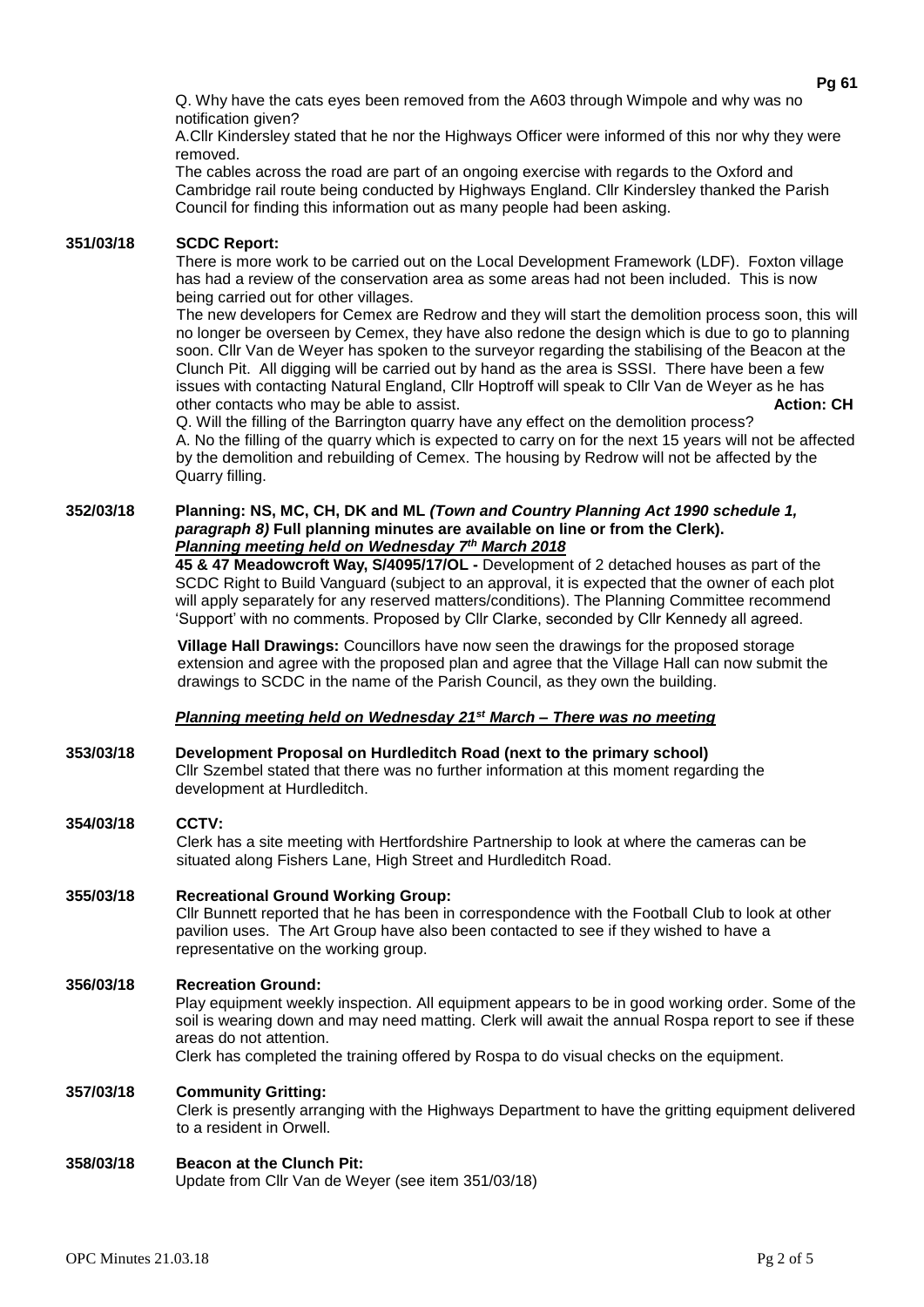# **359/03/18 Chapel Orchard:**

Cllr Hoptroff reported that some clearance work including the cutting back of brambles had been carried out in Chapel Orchard.

# **360/03/18 Chapel Orchard Working Party:**

There is no working party at the moment, this will be addressed once the elections have taken place.

# **361/03/18 Clunch Pit Management Trust (CPMT):**

Cllr Hoptroff reported that Natural England were happy with the sheep grazing in regards to the ground maintenance at Chapel Orchard. As a Site of Specific Scientific Interest (SSSI) grazing the land is the best way to protect the flora and fauna in the area. However, there may be an issue with the increase in the rabbit population. Clerk will contact Mr S Damant to see if he would be able to help in rabbit management

# **362/03/18 Community Benefit:**

Clerk has been in contact the Orwell Table Tennis who confirmed that the £250 requested was to purchase a new table tennis table.

It was proposed by Cllr Clarke to accept this application, seconded by Cllr Morris-Lowe agreed by all. Money will be allocated when the new bank account has been opened by the Table Tennis Club.

# **363/03/18 Maintenance of general village environment:**

**Women of Orwell (WOW)** Recently carried out a village litter pick of the village. seconded by Cllr Clarke all agreed. Cllr Szembel will put a letter together. **Action: NS Dog Fouling:** during the litter pick it was noted that there was a definite increase in dog fouling in the village. The Parish Council used to put up signs in 'hot spot' areas, could this be done again. Another option is to purchase florescent spray. It was proposed by Cllr Hoptroff that the Clerk purchase dog fouling signs and some cans of florescent spray, seconded by Cllr Bunnett all agreed. Cost will be within the Financial Standing Orders for the Clerk to proceed. **Action: Clerk** A notice in the bulletin would be helpful as well as it being a part of the Chairman's report. It was also suggested that this could be included in the village meeting.

# **364/03/18 Financial Matters:**

1. Financial Statements for March

2.Payments and Additional payments for March *(Additional payments are shaded, these costs have already been agreed but may not have appeared on the agenda. Local Government Act (LGA); Public Health Act (PHA); Open Space Act (OSA)*

# **Payments awaiting authorisation**

| Payee                             | Amount £     | Vat £    | <b>Description</b>                      | <b>Power</b>   |
|-----------------------------------|--------------|----------|-----------------------------------------|----------------|
| <b>Salaries</b>                   | Confidential | 0        | <b>March Salaries</b>                   | LGA 1972 s112  |
| Inland Revenue                    | Confidential | $\Omega$ | March PAYE/NI                           | LGA 1972 s112  |
| <b>SMART</b>                      | Confidential | $\Omega$ | March Pension                           | LGA 1972 s112  |
| <b>MPC</b>                        | 90           | 0        | March office rent                       | LGA 1972 s133  |
| <b>Hales Printers</b>             | 1075.00      | 0        | <b>Orwell Bulleting printing</b>        | LGA1972 s144   |
| Village Garden<br><b>Services</b> | 40           | $\Omega$ | Mulberry notice board                   | OSA 1906 s9/10 |
| Andrew Klose                      | 240          | 40       | Sign support for Mulberry Tree<br>board | OSA 1906 s9/10 |
| Cambridgeshire Acre               | 55.50        | $\Omega$ | Annual Membership                       | LGA 1972 s133  |
| Eon                               | 86.78        | 4.13     | Electricity for pavilion                | LGA 1972 s     |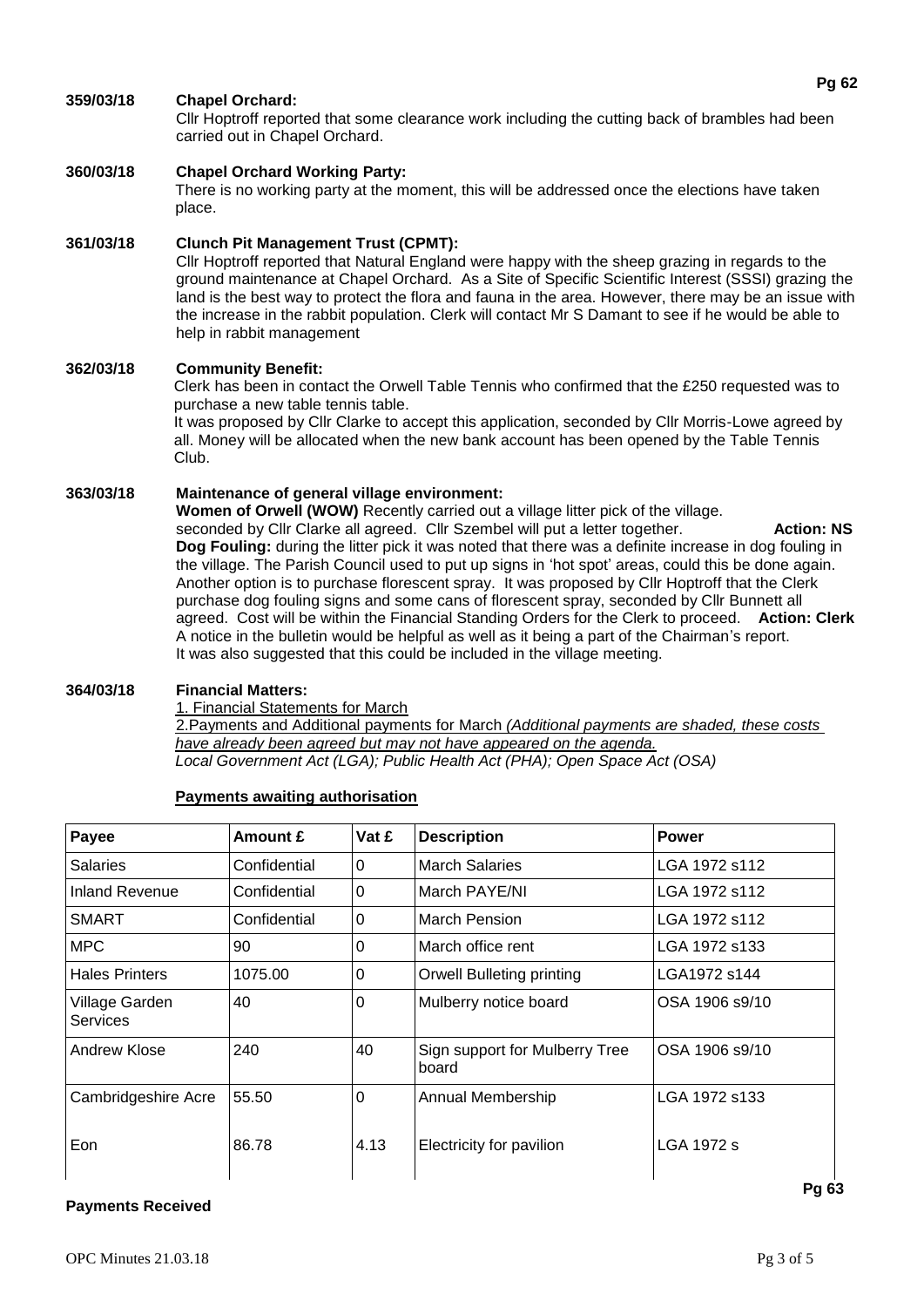| None      |                                                                                                                                                                                                                                                                                                                                                                                                                                                                                                                                                                                                                                                                                                                                                                                                                                                                                                                                                                                                                                                                                                                                                                                                                                                                                                                                                                                                                                                                                                                                                                                                                                                                                                     |  |  |  |  |  |
|-----------|-----------------------------------------------------------------------------------------------------------------------------------------------------------------------------------------------------------------------------------------------------------------------------------------------------------------------------------------------------------------------------------------------------------------------------------------------------------------------------------------------------------------------------------------------------------------------------------------------------------------------------------------------------------------------------------------------------------------------------------------------------------------------------------------------------------------------------------------------------------------------------------------------------------------------------------------------------------------------------------------------------------------------------------------------------------------------------------------------------------------------------------------------------------------------------------------------------------------------------------------------------------------------------------------------------------------------------------------------------------------------------------------------------------------------------------------------------------------------------------------------------------------------------------------------------------------------------------------------------------------------------------------------------------------------------------------------------|--|--|--|--|--|
|           | Payments were proposed to be correct by Cllr Hoptroff, seconded by Cllr Chuissue all agreed.                                                                                                                                                                                                                                                                                                                                                                                                                                                                                                                                                                                                                                                                                                                                                                                                                                                                                                                                                                                                                                                                                                                                                                                                                                                                                                                                                                                                                                                                                                                                                                                                        |  |  |  |  |  |
| 365/03/18 | <b>Cheque signatories:</b><br>It was proposed by CIIr Hoptroff that CIIr Bunnett and CIIr Chiussue be new signatories, this was<br>seconded by ClIr Clarke all agreed. This is due to the fact that some of the present signatories will<br>not be re-standing at the next election in May 2018.                                                                                                                                                                                                                                                                                                                                                                                                                                                                                                                                                                                                                                                                                                                                                                                                                                                                                                                                                                                                                                                                                                                                                                                                                                                                                                                                                                                                    |  |  |  |  |  |
| 366/03/18 | <b>GP Health Provision:</b><br>Correspondence from Barrington Parish Council with regards to setting up a new health centre.<br>Due to the ever-increasing developments in the surrounding villages and the medical surgeries not<br>being able to expend, in order to take on new patients, it might be worth looking into setting up a<br>new health centre. See item (350/03/18)<br>Cllr Chuisseu agreed to attend the meeting and will report back to the Parish Council, date of<br><b>Action: JC</b><br>meeting has not yet been agreed.                                                                                                                                                                                                                                                                                                                                                                                                                                                                                                                                                                                                                                                                                                                                                                                                                                                                                                                                                                                                                                                                                                                                                      |  |  |  |  |  |
| 367/03/18 | <b>Insurance Cover:</b><br>CIIr Hoptroff reported that he has been in contact with Zurich Insurance with regards to looking at<br>amalgamating the insurance for the Clunch Pit and Chapel Orchard with the Parish Council. If the<br>Clunch Pit and Chapel Orchard remain as separate groups they will need to continue with getting<br>their own insurance cover. If they come under the Parish Council's insurance that the Parish<br>Council would be responsible for all the works carried out. This matter is still ongoing.<br><b>Action:CH</b>                                                                                                                                                                                                                                                                                                                                                                                                                                                                                                                                                                                                                                                                                                                                                                                                                                                                                                                                                                                                                                                                                                                                              |  |  |  |  |  |
| 368/03/18 | <b>Village Hall Committee:</b><br>Clerk is getting tenders to cut back of the hedge and general tidy up around the Village Hall car<br>park.                                                                                                                                                                                                                                                                                                                                                                                                                                                                                                                                                                                                                                                                                                                                                                                                                                                                                                                                                                                                                                                                                                                                                                                                                                                                                                                                                                                                                                                                                                                                                        |  |  |  |  |  |
| 369/03/18 | Defibrillator/Red Telephone Box: (PHA 1936 s234)<br>Paperwork has been sent to BT, awaiting signed document back which states that the Parish<br>Council have adopted the telephone box. Once received the Clerk will contact SCDC to do a<br>'change of use' process. Once this has been completed the clerk will contact Community Heartbeat<br>Trust who will remove the telephone and the defibrillator will be ordered and placed within the<br>telephone box.<br><b>Action: Clerk</b>                                                                                                                                                                                                                                                                                                                                                                                                                                                                                                                                                                                                                                                                                                                                                                                                                                                                                                                                                                                                                                                                                                                                                                                                         |  |  |  |  |  |
| 370/03/18 | <b>Mulberry Tree Information Board:</b><br>Notice board holding frame has now been installed.                                                                                                                                                                                                                                                                                                                                                                                                                                                                                                                                                                                                                                                                                                                                                                                                                                                                                                                                                                                                                                                                                                                                                                                                                                                                                                                                                                                                                                                                                                                                                                                                       |  |  |  |  |  |
| 371/03/18 | <b>Correspondence and Clerk's Report:</b><br>Lights: The Clerk has reported two of the Parish Council street lights to Balfour Beatty and is<br>presently awaiting a quote for repairs (these are situated at Pearman's Close and Meadowcroft<br>Way). The clerk has also requested that a maintenance programme also be set up with Balfour<br>Beatty for the 10 lights the Parish Council took over from Cambridge County Council.<br>Litter Pick: A special thank you to the 'Women of Orwell' who carried out the recent litter pick in<br>the village, it is very much appreciated by both the Parish Council and all residents.<br><b>Community Chest Grant:</b> (SCDC) opens on 1 <sup>st</sup> April 2018 for 12 months – this grant is open to<br>voluntary and community groups, charities and parish councils wishing to improve the quality of life<br>for residents in South Cambridgeshire. Applicants can apply for up to £1000 per project, up to a<br>maximum of £3000 per parish in the financial year for further details and application forms contact<br>www.scambs.gov.uk/communitychest.<br>GDPR: Clerk attended a recent General Data Protection Regulations (GDPR) meeting held by<br>CAPALC, it was felt that further information is needed so that the Clerk can make sure that all<br>processes are being correctly followed. The decision of who is to be the Data Protection Officer<br>(DPO) needs to be agreed and implemented by 25 <sup>th</sup> May along with many of the new policies. It<br>has already been agreed that the role of the DPO will be outsourced. Clerk will attend some further<br>training being conducted by LCPAS.<br><b>Action: Clerk</b> |  |  |  |  |  |

**Surgery's at Lordship Close:** Clerk reported that very few people come to see her for Parish Council business, Cllr Hoptroff proposed that as it cost £5 an hour this is not cost effective and is not productive of the Clerk's time so it should be stopped, this was seconded by Cllr Szembel all agreed.